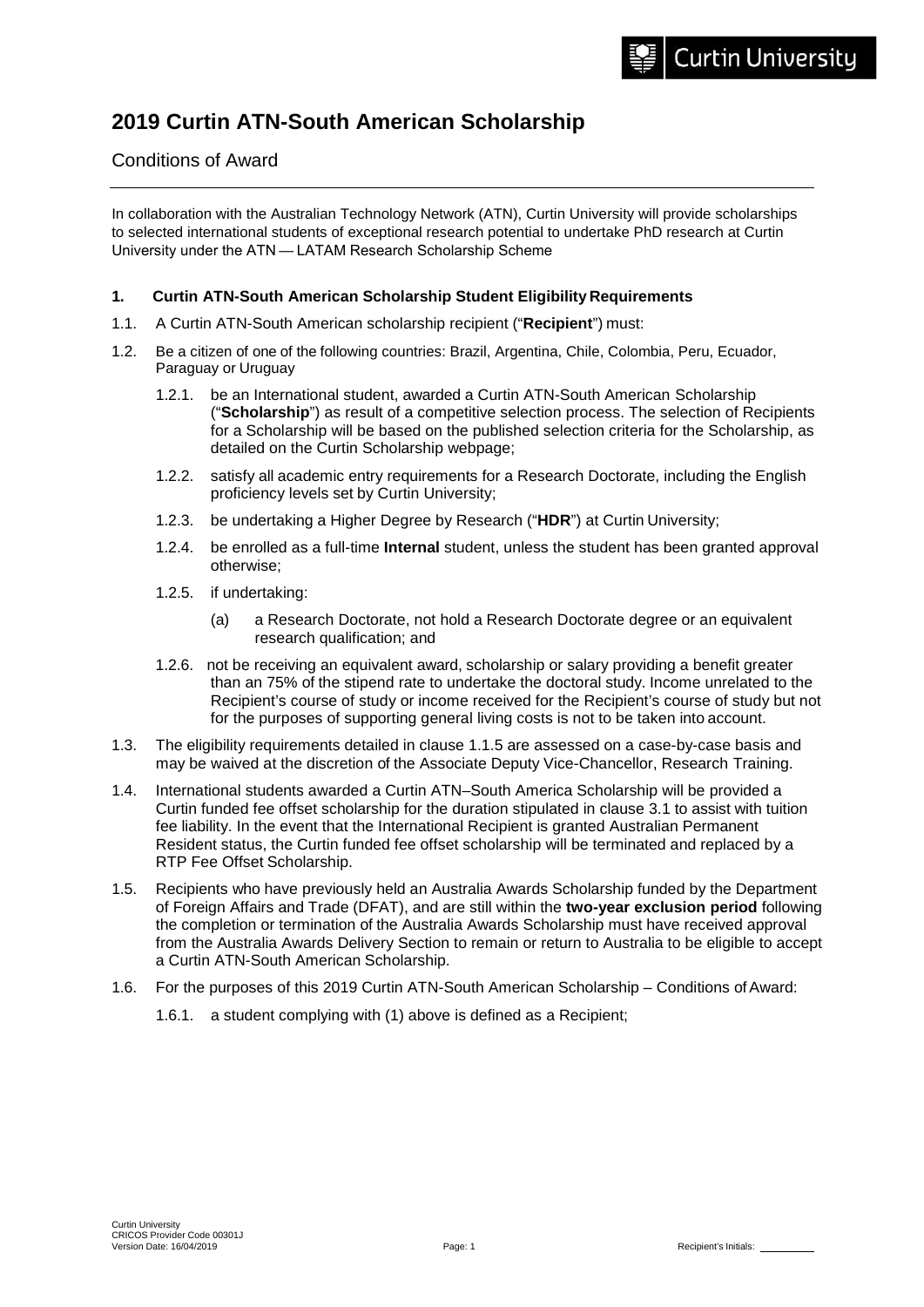# **Curtin University**

- 1.6.2. an International Student is defined an overseas student, as defined in the Higher Education Support Act (HESA) 2003 Act, and who is a student having met International student visa requirements as specified by the Australian Government Department of Immigration and Border Protection;
- 1.6.3. an Australian Permanent Resident is defined as a non-citizen who is the holder of an Australian permanent visa, who can live, work and study without restriction in Australia;
- 1.6.4. a Higher Degree by Research is defined as a Doctor of Philosophy, Masters by Research or Professional Doctorate by Research, where research typically forms two-thirds or more of the program of learning;
- 1.6.5. a Higher Education Provider is defined as:
	- (a) a constitutional corporation that offers or confers a regulated higher education award; or
	- (b) a corporation that:
		- (i) offers or confers a regulated higher education award; and
		- (ii) is established by or under a law of the Commonwealth or a Territory; or
		- (iii) a person who offers or confers a regulated higher education award for the completion of a course of study provided wholly or partly in a Territory.
- 1.6.6. an Internal student is defined as an on-campus student whose mode of attendance involves regular ongoing face-to-face learning at the institution for the purpose of supervision and/or instruction;
- 1.6.7. a Leave of Absence is defined as a formally approved break in candidature which does not count against the minimum and maximum duration of study, per Rule No. 10 Made Pursuant to Statute No. 12 – Enrolment: Degree of Doctor by Research and Rule No. 11 Made Pursuant to Statute No. 12 – Enrolment: Degree of Master by Research;
- 1.6.8. Conditional status is defined as the academic status associated with the Recipient's enrolment where the Recipient is constrained by conditions to be met by a set deadline determined by the Faculty Graduate Studies Committee or the Associate Deputy Vice-Chancellor, Research Excellence;
- 1.6.9. Good Standing is defined as the academic status associated with the Recipient's enrolment where the Recipient has achieved satisfactory course progress and is permitted to continue in the course;
- 1.6.10. Remote areas are areas considered inner regional, outer regional, remote or very remote as defined in the Australian Statistical Geography Standard;
- 1.6.11. a De facto relationship is as defined in the Family Law Act 1975; and
- 1.6.12. the two-year exclusion period is defined as the two-year exclusion rule, as defined in the Australia Awards Scholarships Policy Handbook (January 2017).

#### **2. Commencement**

- 2.1. Unless there are exceptional circumstances, Recipients offered a Scholarship are expected to commence the degree within the dates specified in the letter of offer or the Scholarship will be withdrawn by the University.
- 2.2. Approval to commence the Scholarship after the dates specified in the letter of offer of the awarding year must be obtained from the Associate Deputy Vice-Chancellor, Research Excellence.
- 2.3. Scholarship commencement cannot be deferred to the following year.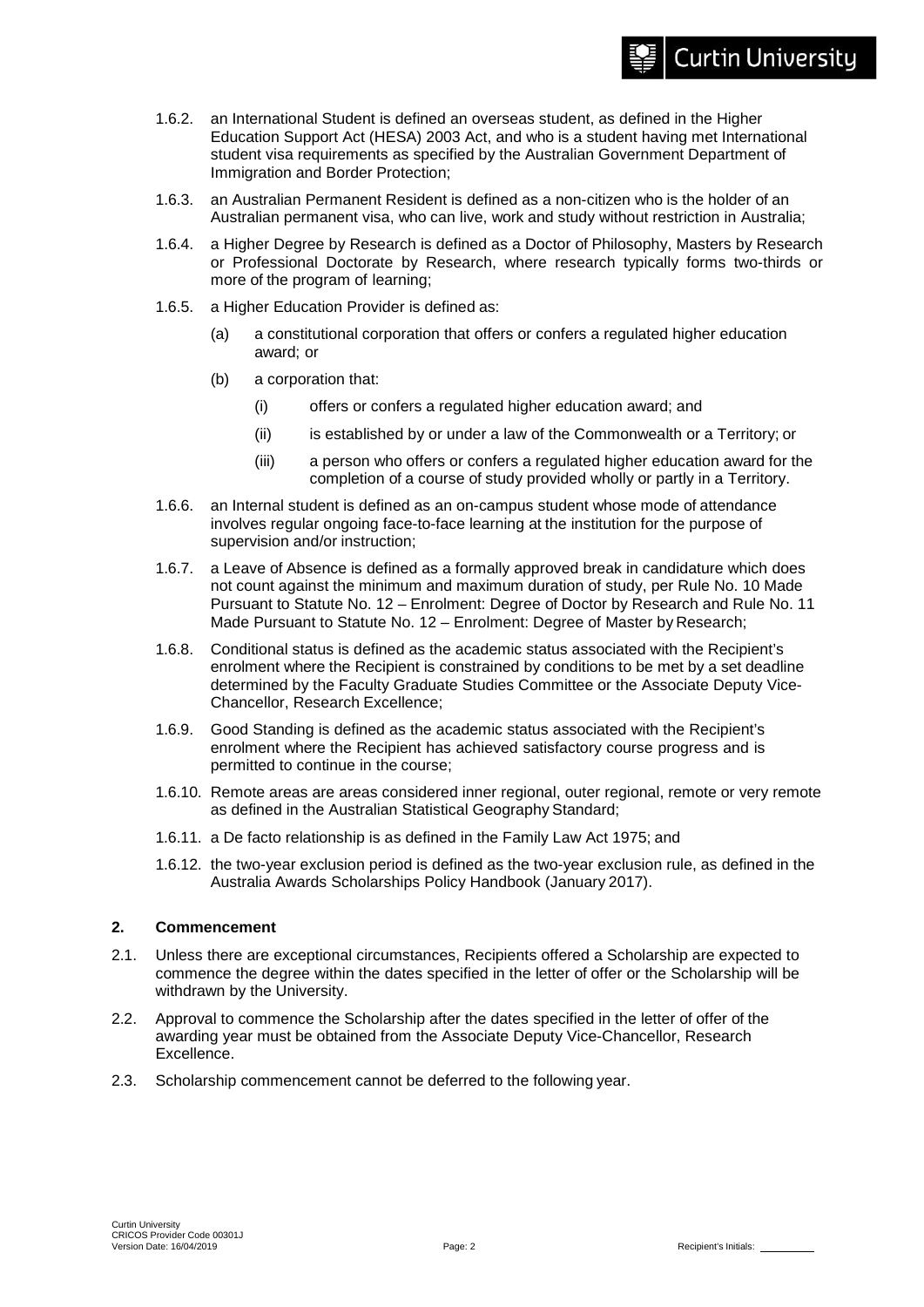- 3.1. Recipients are entitled to a maximum of three years full-time equivalent study if undertaking an eligible Research Doctorate and a maximum of two years full-time equivalent study if undertaking a Masters by Research. Respectively, the period of support for Recipients enrolled in a part-time capacity is six (6) years for a Research Doctorate and four (4) years a Master by Research pro rata.
- 3.2. The duration of the Scholarship will be reduced by:
	- 3.2.1. any period of study undertaken towards the degree prior to the commencement of the Scholarship; or
	- 3.2.2. any periods of suspension of the Scholarship.
- 3.3. The duration of the Scholarship will be increased by any periods of paid sick leave approved by the University.
- 3.4. The maximum period of entitlement is calculated from the course commencement date.

#### **4. Scholarship Extensions**

- 4.1. Recipients making satisfactory progression may apply to the University for a Scholarship extension for a period of up to six months where the study exceeds durations listed in clause 3.1.
- 4.2. International Recipients who have applied for a Scholarship extension will be considered at this point in time for an extension of the Recipient's Curtin funded fee offset scholarship.
- 4.3. Scholarship extensions are granted on a case-by-case basis.
- 4.4. A request for an extension will be submitted no sooner than six (6) months before the Scholarship end date and no less than four weeks prior to the end date of the Scholarship. Extensions will not be approved if requested after the Scholarship end date.
- 4.5. No extensions are available for Masters by Research Recipients.
- 4.6. Changes to course enrolment, as defined in (7), (8) and (9) do not constitute sufficient grounds for a Scholarship extension.
- 4.7. The transfer of a Scholarship, as defined in (11), does not constitute sufficient grounds for a Scholarship extension.
- 4.8. Employment commitments, as defined in (12), do not constitute sufficient grounds for a Scholarship extension.

# **5. Value of Scholarship**

- 5.1. Stipend
	- 5.1.1. A Recipient's stipend scholarship value is set out in the Recipient's Scholarship Offer.
	- 5.1.2. The University will administer to each Recipient an approved annual stipend amount which may be indexed in accordance with the method set out in Part 5-6 of the Act, and is exempt from taxation. Where a full-time Recipient is not enrolled over the full period of the year because of a late commencement or periods of suspension, the University will provide at least the proportion of the annual stipend for the period in which study is undertaken for that year.
	- 5.1.3. Part-time Recipients are only entitled to the approved part-time stipend rate which may be indexed in accordance with the method set out in Part 5–6 of the Act. Part-time stipends are not exempt from taxation. The part-time rate is adjusted for taxation so that part-time Recipients receive half the amount paid to full-time Recipients. This amount is determined each year by the government.
	- 5.1.4. The ATN-South American Scholarship is:
		- (a) exempt from taxation for full-time Scholarship Recipients;
		- (b) not exempt from taxation for part-time Scholarship Recipients

**Curtin University**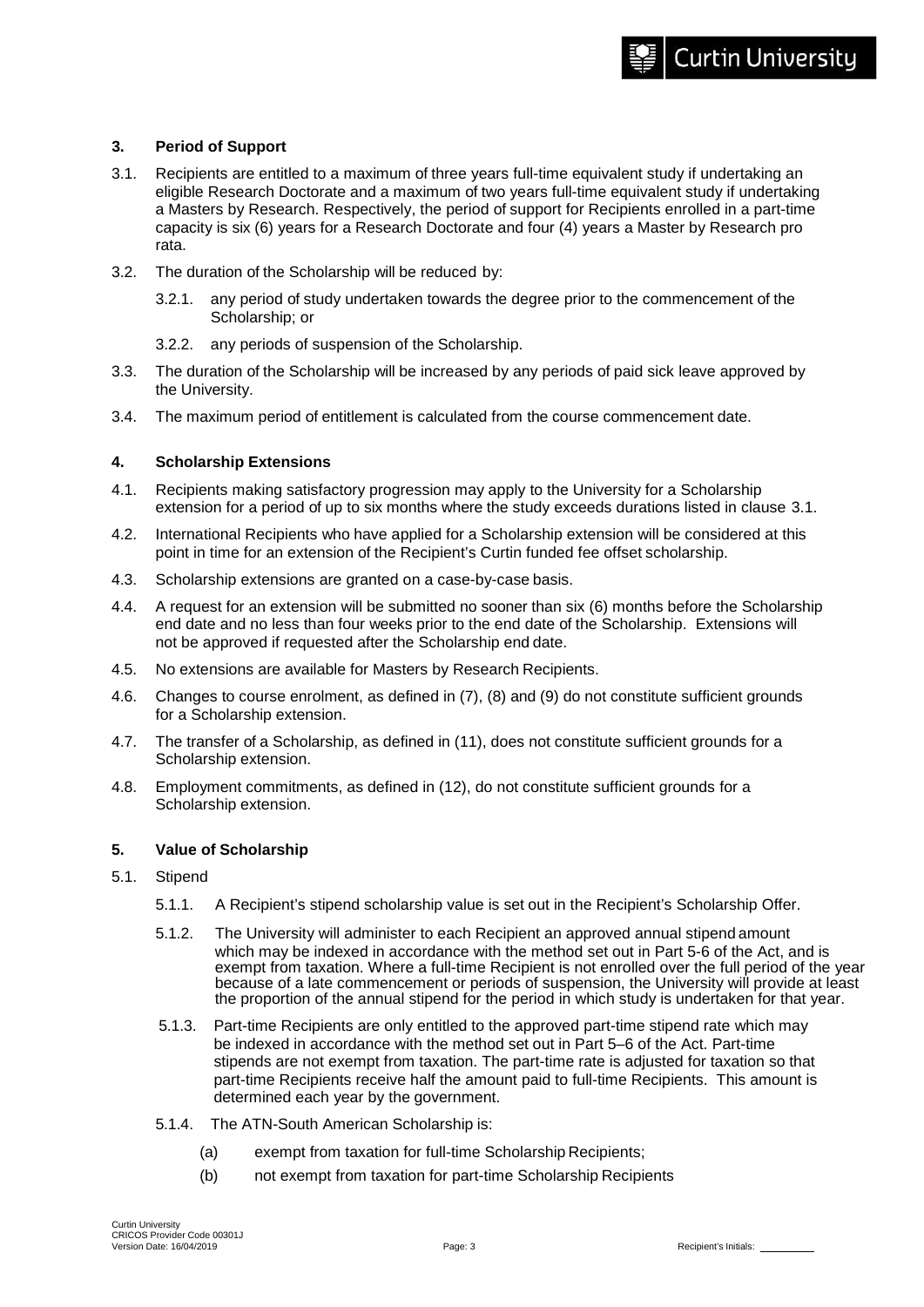- 5.1.5. The annual ATN-South American Scholarship will be pro-rated to the equivalent full-time student load consumed in the course.
- 5.1.6. Fortnightly payments will be made direct to the Recipient in respect of their ATN-South American Scholarship. Payment into an account in the Recipient's name, with an Australian Approved Deposit-taking institution such as a bank, is considered to be a payment direct to the Recipient.
- 5.2. Fee offset scholarship
	- 5.2.1. The University will provide International Recipients with a Curtin funded tuition fee offset for the approved course, for the tenure of the Scholarship, to assist with tuition fee liability.
	- 5.2.2. International Recipients who have not submitted their thesis by the end of the Curtin funded fee offset scholarship tenure will subject to tuition fee liability applicable at the time of scholarship expiry.
- 5.3. Overseas Health Cover allowance
	- 5.3.1. International Recipients in possession of a valid student visa, will be provided an allowance to cover the cost of basic Overseas Health Cover (OSHC) for the period of support outlined in (3).
	- 5.3.2. This allowance is additional to the Stipend.
- 5.4. Relocation allowance
	- 5.4.1. Recipients who relocate their place of residence to Perth, Western Australia (Perth) from **Remote** Western Australia, interstate or overseas to commence their Scholarship may be eligible for a relocation allowance.
	- 5.4.2. The allowance:
		- (a) is additional to the Stipend;
		- (b) will cover the cost of relocating the Recipient, and where relevant the Recipient's spouse and/or dependent/s;
		- (c) is paid at the maximum rate of \$600 per adult and \$250 per child up to an absolute maximum of \$1,700;
		- (d) is only payable where the relocation to Perth occurs after the date of the Scholarship offer; and
		- (e) must be claimed within six (6) months of Scholarship commencement.
	- 5.4.3. In lodging a claim, the Recipient will provide:
		- (a) proof of marriage or De facto relationship for the spouse to be covered under the relocation allowance, for which the status of the relationship must be in effect prior to the date of the Scholarship offer; and
		- (b) birth or adoption certificates for each dependent to be covered under the relocation allowance.
	- 5.4.4. A claim will be processed on provision of original tax receipts, and reimbursements made by the University will include any GST amounts specified in the original tax receipt provided.
- 5.5. Thesis allowance
	- 5.5.1. Recipients may be eligible for a thesis allowance to contribute towards the cost of printing and binding a thesis.
	- 5.5.2. The allowance is:
		- (a) additional to the RTP Stipend;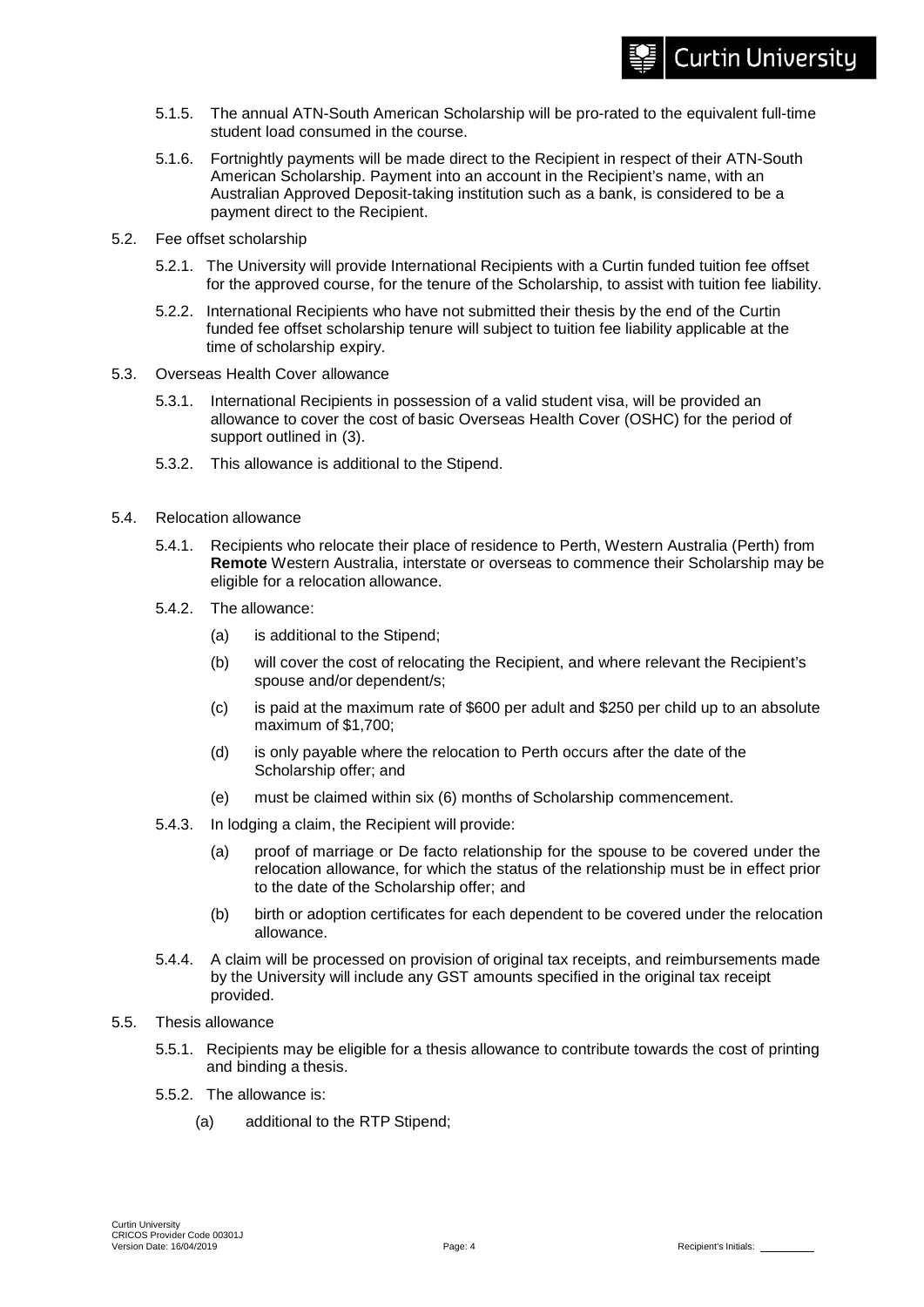- (b) payable for costs associated with the re-submission of a thesis, or the lodgment of bound copies of the thesis following approval;
- (c) paid at a maximum of \$300 for a Masters by Research thesis and \$500 for a Doctoral thesis; and
- (d) must be claimed within 6 months of course conferral.
- 5.5.3. A claim will be processed on provision of original tax receipts, and reimbursements made by the University will include any GST amounts specified in the original tax receipt provided.
- 5.6. Funding outside the Scholarship
	- 5.6.1. The Recipient is permitted to:
		- (a) obtain funds for fieldwork, equipment or other expenses not covered by the Scholarship; and
		- (b) obtain funding for overseas travel costs from other Australian Government awards or any other source.

#### **6. Approval of a Part-time Scholarship**

- 6.1. Request to undertake part-time study will be made in writing to the Associate Deputy Vice-Chancellor, Research Excellence. In approving a part-time Scholarship, the institution will be satisfied that the Recipient has an exceptional circumstance which limits the Recipient's capacity to undertake full time study.
- 6.2. The intent to undertake employment on a full-time or substantial part-time basis does not constitute grounds for approval of a part-time Scholarship.
- 6.3. The University may approve a part-time Scholarship where a Recipient has:
	- 6.3.1. carer responsibilities for a pre-school child;
	- 6.3.2. carer responsibilities for school-aged children as a sole parent with limited access to outside support;
	- 6.3.3. carer responsibilities for an invalid or disabled spouse, child or parent; or
	- 6.3.4. a medical condition, which limits the capacity to undertake full-time study (supported by medical certification).
- 6.4. Scholarship Recipients approved to study part-time may revert to full-time study at any time with the permission of the institution.

# **7. Changing Course**

7.1. Where a Recipient changes course of study to another HDR degree at the same level, the period of support remains unchanged. This includes changes from one field of education to another. A recipient who has completed one year of a Masters by Research and then changes to a different Masters by Research, will only be entitled to a further 12 months full-time equivalent study.

# **8. Conversion from a Masters by Research Degree to a Research Doctorate Degree**

8.1. Where a Recipient commences studies in a Masters by Research degree and then converts to a Research Doctorate, the Recipient's total period of support under the Scholarship will be extended to the maximum period of support provided to a Research Doctorate Recipient as detailed in (3) of these Conditions.

# **9. Conversion from a Research Doctorate Degree to a Masters by Research Degree**

- 9.1. Where a Recipient elects or is required, for academic or personal reasons, to convert their program of study from a Research Doctorate to a Masters by Research, the Recipient's period of support under the Scholarship will be reduced to the maximum period of support provided to a Masters by Research Recipient as detailed in (3) of these Conditions.
- Curtin University CRICOS Provider Code 00301J Version Date: 16/04/2019 Page: 5 Recipient's Initials: 9.2. At the point of course conversion, where the consumed period of support in the previous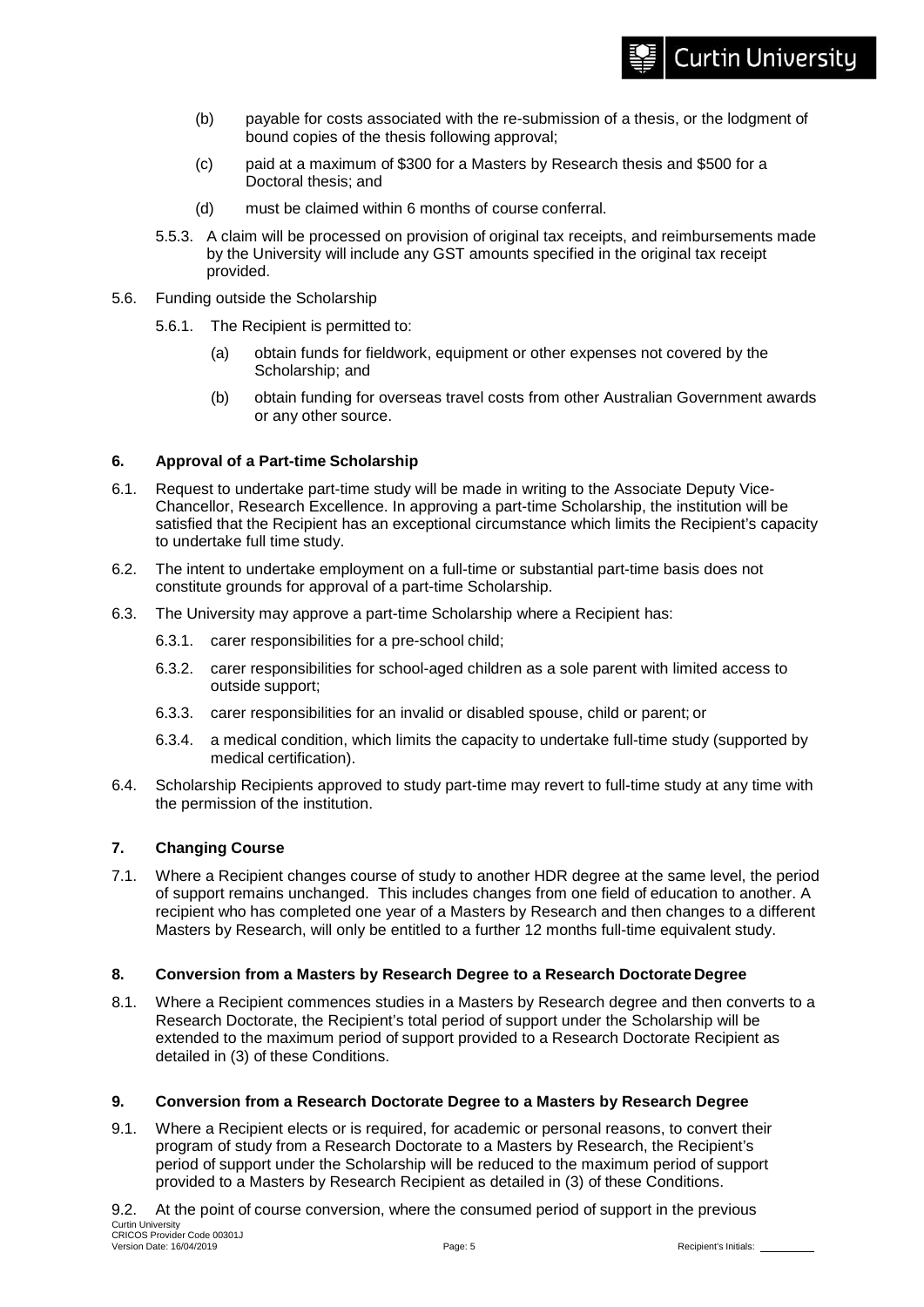Research Doctorate exceeds the maximum period of support available to a Masters by Research Recipient as detailed in (3) of these Conditions, the Scholarship Stipend payments will terminate.

#### **10. Suspension of Scholarship**

- 10.1. Recipients may apply for a suspension of their Scholarship for up to 12 months. The approval of suspensions will be at the discretion of the University.
- 10.2. In exceptional circumstances, Recipients may apply for suspensions of their Scholarship beyond 12 months, and the Associate Deputy Vice-Chancellor, Research Excellence will be satisfied that the exceptional circumstances are beyond the Recipient's control and warrant a further suspension of the Scholarship.
- 10.3. Recipients are not normally allowed suspension of their Scholarship within six (6) months of taking up the Scholarship or prior to having their candidacy approved.
- 10.4. Periods of suspension approved pursuant to clause 10.1 will be covered by a Leave of Absence.
- 10.5. The University may suspend the Scholarship if the Recipient:
	- 10.5.1. has been placed on Conditional status by the University, and has failed to meet those conditions within the specified timeframe;
	- 10.5.2. has failed to obtain approval for overseas travel; and/or
	- 10.5.3. has failed to resume study at the University on the return date specified after a period of approved research off-campus and/or outside Australia as detailed in (13).
- 10.6. The Scholarship stipend will not be back paid during the suspension period, per clause 10.5, if a Recipient is re-instated to Good Standing.

# **11. Employment**

- 11.1. The University does not require Recipients to undertake employment.
- 11.2. In agreed circumstances, the University may permit a Recipient to undertake a limited amount of University teaching or other work which is unrelated to their research topic, as long as these activities do not interfere with progress in the HDR course, and where relevant are consistent with the conditions of the Recipient's student visa.
- 11.3. There is no limit on the income a Recipient can receive from part-time employment which is unrelated to their research topic. Recipients are expected to seek independent taxation advice relating to such employment.
- 11.4. A Recipient is permitted to undertake no more than 8 hours per week of paid employment between the work hours of 9.00am to 5.00pm, Monday to Friday. This excludes university holidays. Part-time Scholarship Recipients seeking paid employment exceeding 8 hours per week between the work hours of 9.00am to 5.00pm, Monday to Friday, are required to obtain permission from the Associate Deputy Vice-Chancellor, Research Excellence.
- 11.5. Full-time Recipients are expected to dedicate at least four days a week to study.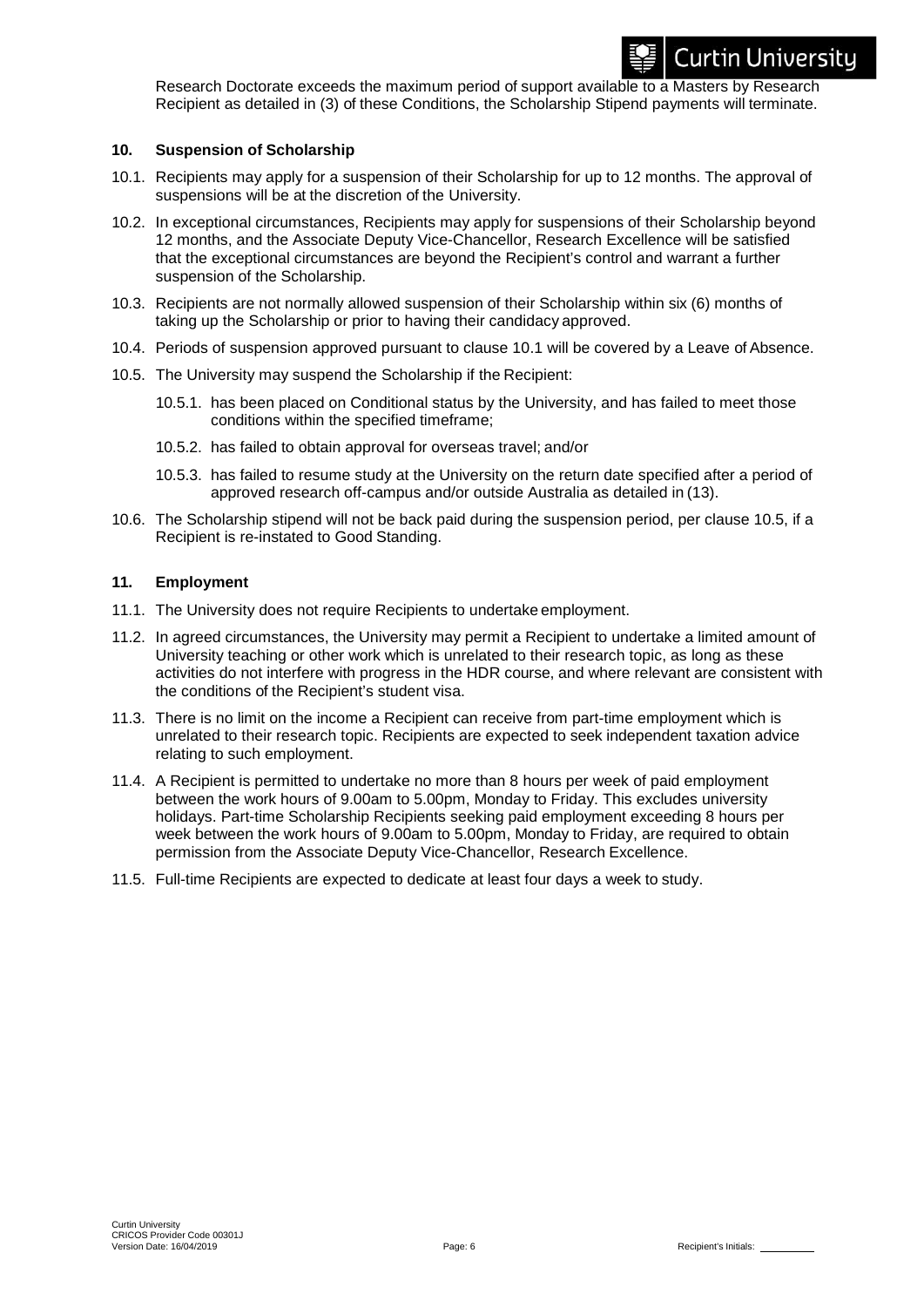# **Curtin University**

- 11.6. Fractional-time or casual academic-equated appointments will not be permitted.
- 11.7. Volunteer work or service to University committees will not be permitted.
- 11.8. Remuneration from income received directly related to a Recipients research topic should not be greater than 75% of the Recipient's stipend rate.

#### **12. Research Off-campus and/or outside Australia**

- 12.1. The University may approve Recipients conducting up to 12 months of their research off-campus and/or outside Australia if:
	- 12.1.1. the research is essential for completion of the thesis;
	- 12.1.2. appropriate risk management is undertaken;
	- 12.1.3. there is adequate supervision;
	- 12.1.4. the Recipient remains enrolled; and
	- 12.1.5. the candidacy has been approved and the appropriate ethics clearance has been obtained.
- 12.2. Part-time Scholarship Recipients seeking to conduct research outside of Australia will require approval from the Associate Deputy Vice-Chancellor, Research Excellence.
- 12.3. For research outside of Australia, International Recipients on a student visa will contact Student Services, International Student Visas to seek advice to ensure that their student visa remains valid for their return to Australia.

#### **13. Research at Other Organisations**

- 13.1. The University may approve a Recipient conducting substantial amounts of research at organisations outside the higher education sector provided that adequate support, supervision, training, and research freedom for the Recipient is available at the other organisation and on the understanding that the University will still be responsible for the Recipient.
- 13.2. The rights to intellectual property should be resolved prior to commencement at the other organisation.
- 13.3. The required ethics approval from the University will be obtained prior to conducting this research.

#### **14. Termination of Scholarship**

- 14.1. The Scholarship will be terminated in the following circumstances:
	- 14.1.1. on the day the thesis is submitted for examination or at the end of the Scholarship, whichever is earlier;
	- 14.1.2. if the Recipient ceases to meet the eligibility requirements specified per (1) of these Conditions, other than during a period in which the Scholarship has been suspendedor during a period of approved leave;
	- 14.1.3. if in the opinion of the University, the course of study is not being carried out with competence and diligence or in accordance with the offer of the Scholarship;
	- 14.1.4. if the University has suspended the Scholarship per clause 10.5 and the Recipient fails to demonstrate progress within a reasonable time frame;
	- 14.1.5. on the death or incapacity of the Recipient, or course withdrawal;
	- 14.1.6. if the University determines the Recipient has committed serious misconduct, including but not limited to the provision of false or misleading information;
	- 14.1.7. if the Recipient does not resume study at the conclusion of a period of suspension; and/or
	- 14.1.8. if the Recipient does not resume study at the University on the date specified for return after a period of approved research off-campus and/or outside Australia.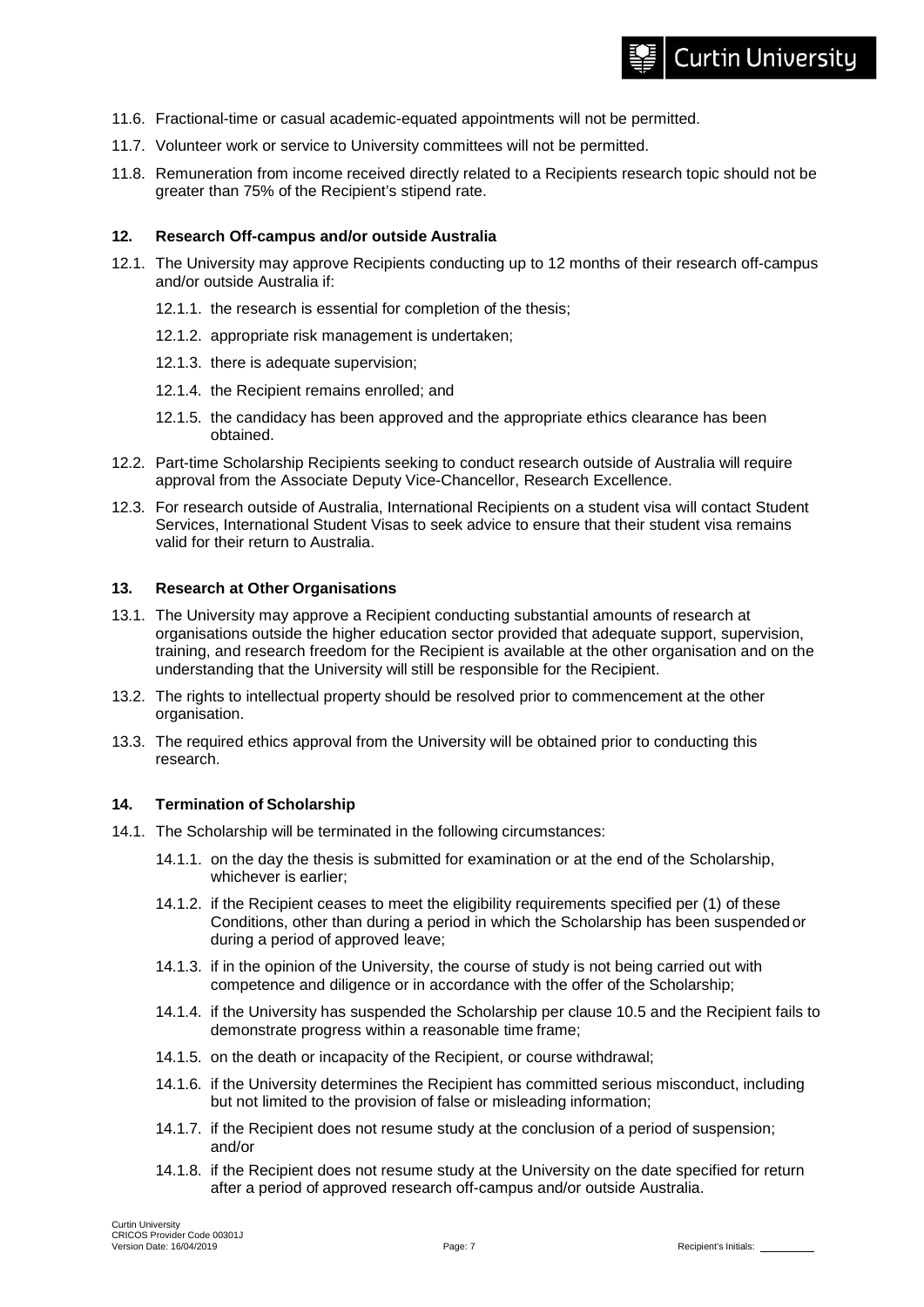

14.2. In the case of an International Recipient, termination of a Curtin ATN–South America Scholarship may result in concurrent termination of the Curtin funded fee offset scholarship.

#### **15. Leave Entitlements**

- 15.1. Recipients are entitled up to 20 working days paid annual leave and 10 working days paid sick leave for each year of the Scholarship. These periods of leave must be discussed with and approved by the Recipient's supervisor. These leave entitlements may be accrued over the life of the Scholarship but will be forfeited when the Scholarship is terminated.
- 15.2. On provision of a medical certificate, Recipients are entitled to receive additional paid sick leave of up to a total of 60 working days during the duration of the Curtin ATN-South American Scholarship for periods of illness where the Recipient has exhausted the provisions of clause 15.1.

#### **16. Erroneous Overpayment of Scholarship**

- 16.1. A Recipient who is taking leave from their HDR course is expected to submit the prescribed approval form in a timely manner and, where possible in advance in order to avoid receiving an overpayment of their Scholarship. In circumstances where an overpayment does occur, reimbursement of the overpaid amount is required in accordance with the instructions of the University.
- 16.2. In the situation where a Recipient is overpaid an amount in excess of a full fortnightly Scholarship disbursement, the University may recover the overpayment by withholding future stipend payments at the same rate which the stipend was overpaid.

#### **17. Confidentiality**

17.1. The deliberations and decisions of Faculty Graduate Study Committee (FGSC) and/or delegate officers relating to allocation, selection and award of Scholarships are confidential.

#### **18. Legal Advice**

18.1. All Recipients are strongly recommended to seek their own independent legal advice regarding intellectual property and other contractual arrangements, both with the University and any other external parties.

#### **19. Variation of Conditions**

19.1. These conditions may be varied from time to time at the discretion of the Associate Deputy Vice-Chancellor, Research Excellence.

# **20. Provision of False or Misleading Information**

- 20.1. If the University knows or has reason to believe that a Recipient has provided false or misleading information to the University in relation to the Scholarship, the University will immediately:
	- 20.1.1. re-assess the Recipient's Scholarship entitlements; and
	- 20.1.2. where relevant, notify the Department of Education and Training or Department of Immigration and Border Protection of the suspected offence and provide where requested, a copy of the Recipient's application and any other relevant information.

#### **21. Acknowledgment of Curtin University Funded Support**

21.1. Recipients are required to acknowledge Curtin University's support in any published materials relating to their HDR by mention of support through a "Curtin ATN-South American Scholarship"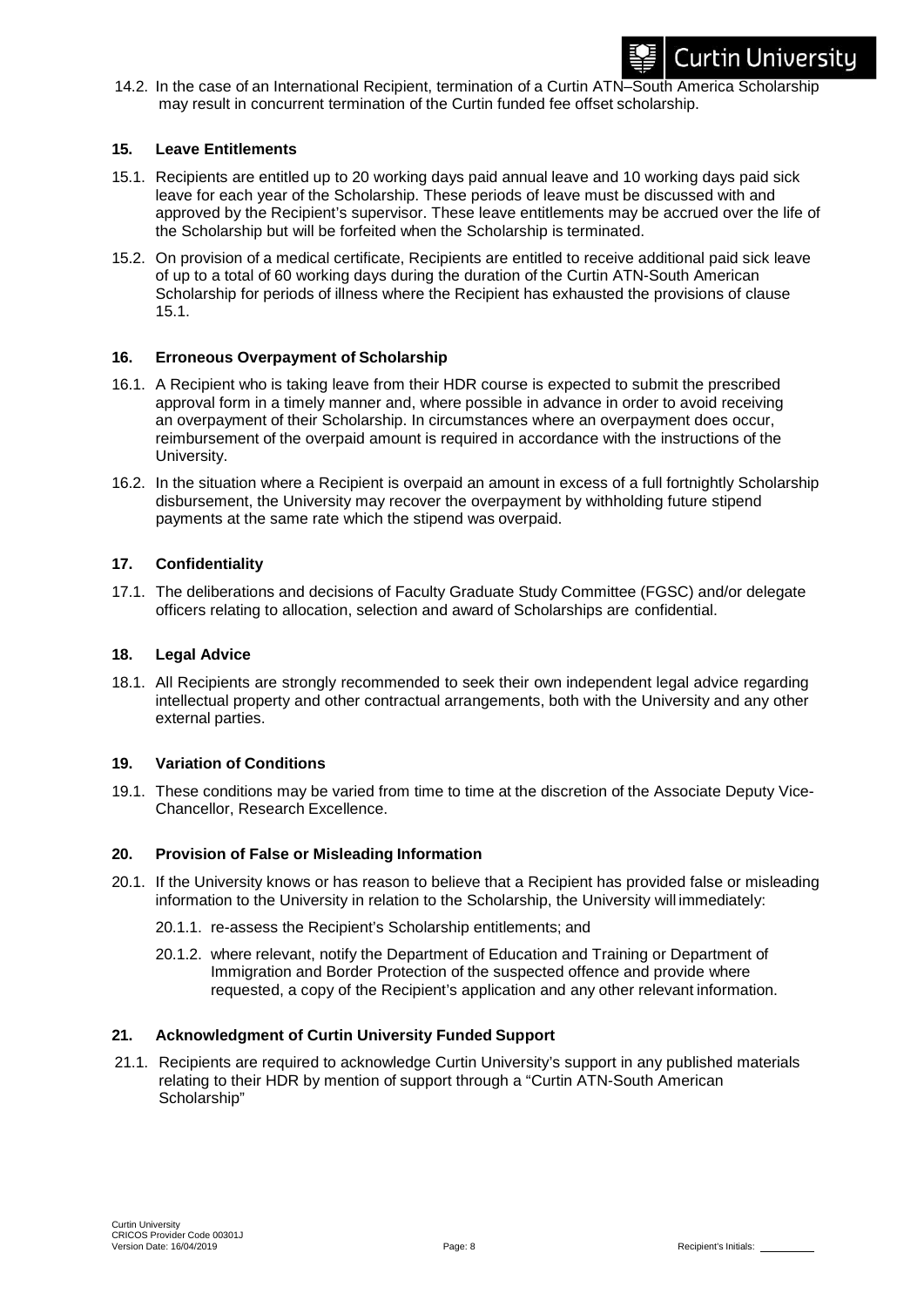#### 21.2. This requirement will be exercised both during and after completion of the HDR. Materials include items such as books, articles, newsletters or other literary or artistic works which relate to the Recipient's HDR project.

# **22. Specific University Obligations**

- 22.1. The University will abide by the Australian Code for the Responsible Conduct of Research.
- 22.2. The University will be fair and equitable in the use of its discretionary powers.
- 22.3. The right of the Recipient to appeal decisions is recognised. The University will advise Recipients of appropriate appeal mechanisms for resolution of any disputes which might arise during their candidature.

#### **23. Specific Recipient Obligations**

- 23.1. A Recipient acknowledges and agrees that to:
	- 23.1.1. diligently and to the best of their ability apply themselves to the successful completion of the degree;
	- 23.1.2. conform to the rules (including disciplinary provisions) of the University;
	- 23.1.3. abide by the Australian Code for the Responsible Conduct of Research;
	- 23.1.4. provide all reports required by the University including an annual progress report submitted through the Graduate Research School. If the University does not consider that progress to be satisfactory, the Recipient will be placed on Conditional status and/or the Scholarship may be terminated; and
	- 23.1.5. abide where relevant by the National Health and Medical Research (NHMRC) and Australian Research Council (ARC) Codes on Human and Animal Research Conditions and decisions of the Safety and Ethics committees of the University.
- 23.2. A Recipient will advise the University within ten (10) working days in writing if the recipient:
	- 23.2.1. leaves Australia for reasons other than approved overseas study, approved suspension or approved annual leave;
	- 23.2.2. discontinues full time study;
	- 23.2.3. is absent from full time study for a period of ten (10) working days or longer without prior approval; and/or
	- 23.2.4. is in receipt of additional income, surplus to the Curtin ATN–South America Scholarship, which is for the purpose of supporting general living costs per the provisions of clause 1.1.6 and (12).

### **24. Related Links**

Australia Awards Scholarships Policy Handbook (January 2017)

[http://dfat.gov.au/about-us/publications/pages/australia-awards-scholarships-policy](http://dfat.gov.au/about-us/publications/pages/australia-awards-scholarships-policy-handbook.aspx)[handbook.aspx](http://dfat.gov.au/about-us/publications/pages/australia-awards-scholarships-policy-handbook.aspx)

Australian Code for the Responsible Conduct of Research

<https://www.nhmrc.gov.au/guidelines-publications/r39>

Australian Statistical Geography Standard

<http://www.abs.gov.au/>

Curtin RTP Scholarship Policy webpage

<http://research.curtin.edu.au/postgraduate/rtp-scholarship-policy/>

Curtin Scholarships webpage

**Curtin University**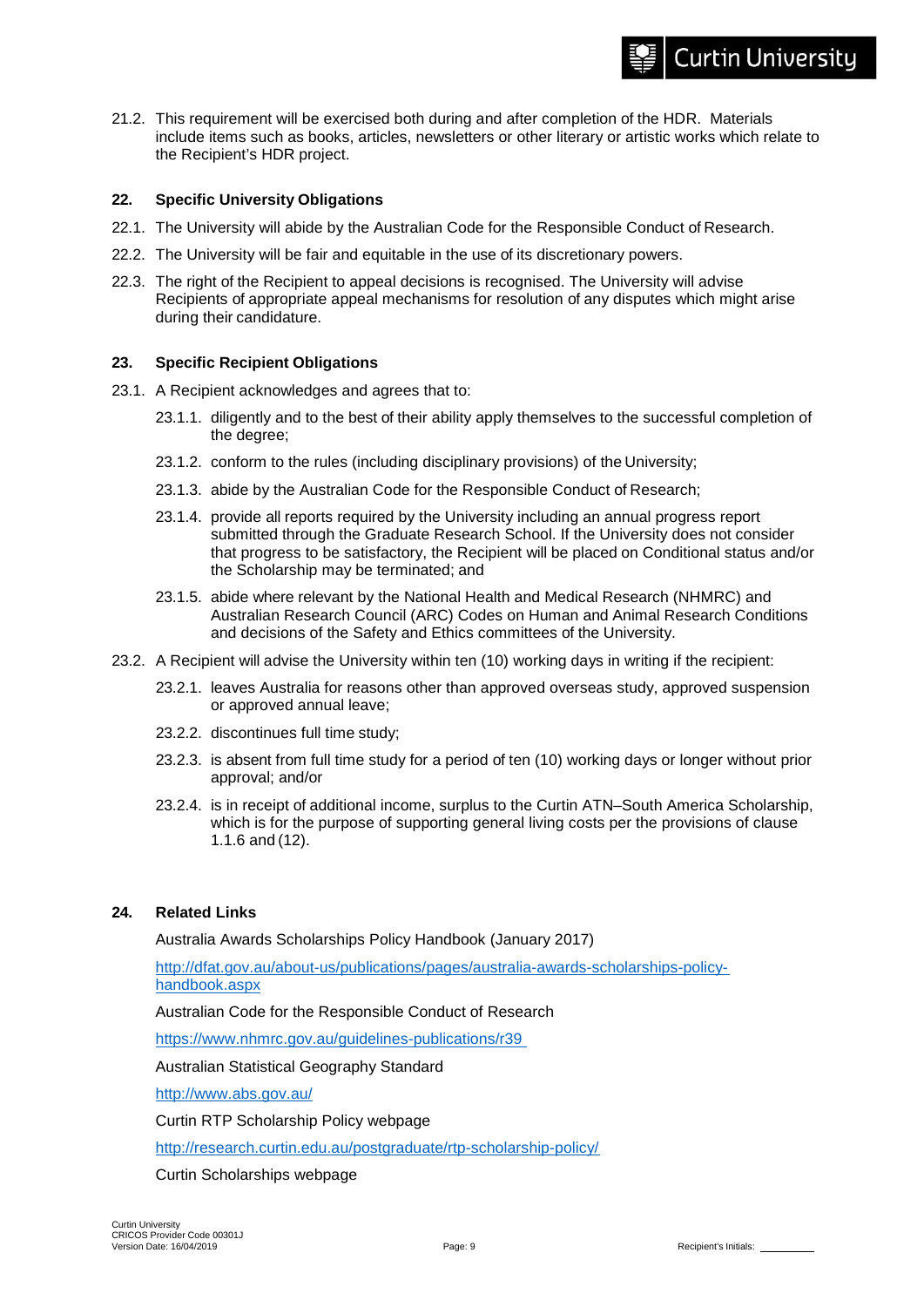[http://Scholarships.curtin.edu.au/](http://scholarships.curtin.edu.au/)

Family Law Act 1975

[https://www.legislation.gov.au](https://www.legislation.gov.au/)

HESA Act 2003

<https://www.education.gov.au/higher-education-support-act-2003-and-guidelines>

Research Training Program (RTP) Scholarship Procedures

<http://policies.curtin.edu.au/findapolicy/>

Rule No. 10 Made Pursuant to Statute No. 12 – Enrolment: Degree of Doctor by Research [http://policies.curtin.edu.au/legislation/statutes\\_rules.cfm](http://policies.curtin.edu.au/legislation/statutes_rules.cfm)

Rule No. 11 Made Pursuant to Statute No. 12 – Enrolment: Degree of Master by Research [http://policies.curtin.edu.au/legislation/statutes\\_rules.cfm](http://policies.curtin.edu.au/legislation/statutes_rules.cfm)